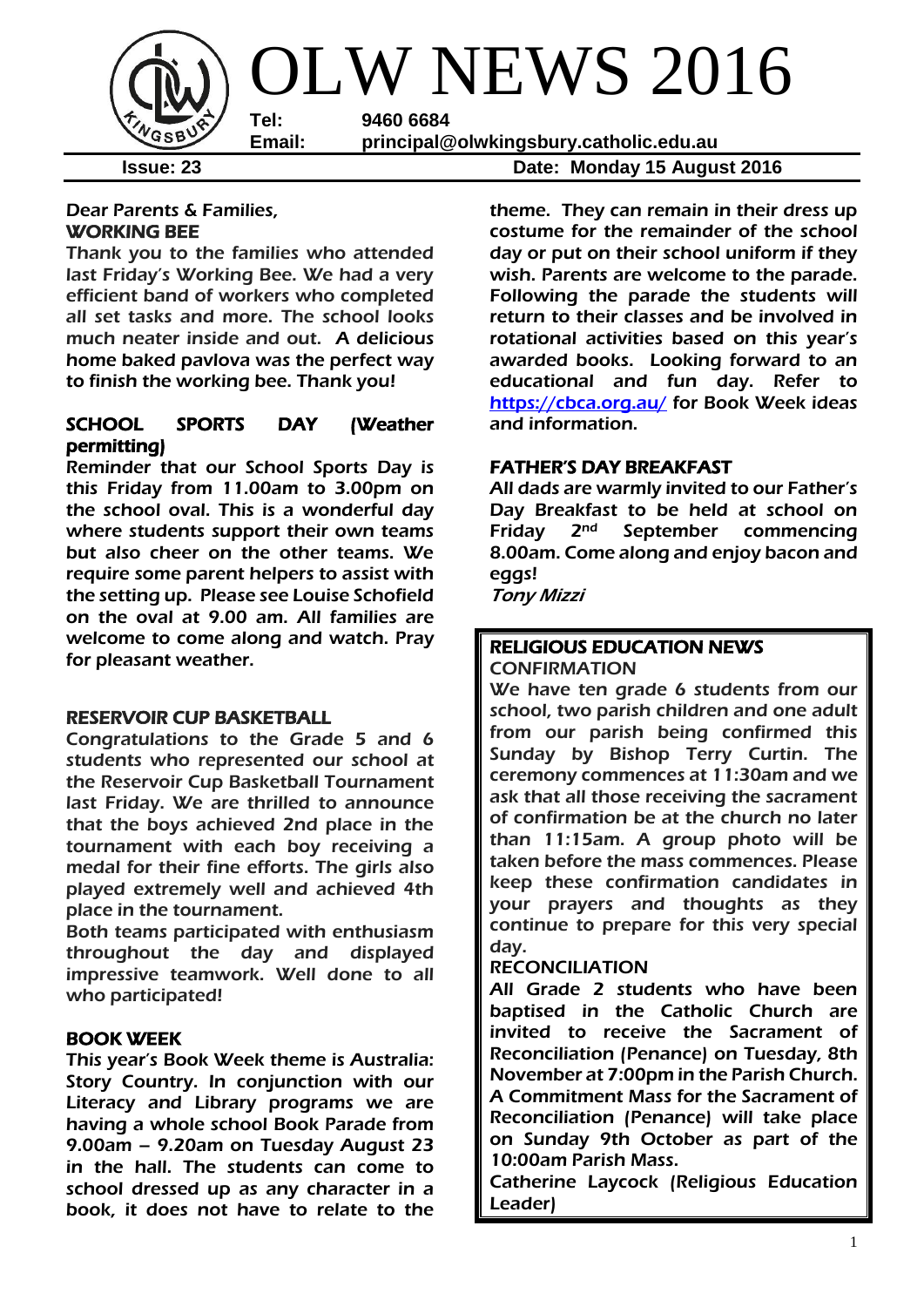| <b>OLW SCHOOL CALENDAR</b> |                                          |  |  |  |
|----------------------------|------------------------------------------|--|--|--|
|                            | <b>AUGUST</b>                            |  |  |  |
| <b>FRI 19</b>              | <b>SCHOOL SPORT</b>                      |  |  |  |
|                            | 11.00 AM - 3PM                           |  |  |  |
| <b>SUN 21</b>              | <b>SACRAMENT OF</b>                      |  |  |  |
|                            | <b>CONFIRMATION - 11.30AM</b>            |  |  |  |
| <b>WED 23</b>              | <b>BOOK PARADE</b>                       |  |  |  |
| <b>WED 24</b>              | <b>ARCHBISHOP'S VISIT</b>                |  |  |  |
| THUR 25                    | <b>PRINCIPAL'S &amp; PARISH PRIEST'S</b> |  |  |  |
|                            | <b>BRIEFING</b>                          |  |  |  |
| <b>FRI 26</b>              | <b>YEAR 3/4 INDOOR SOCCER</b>            |  |  |  |
|                            | <b>TOURNAMENT</b>                        |  |  |  |

## Is your daughter attending OLMC in 2017?

If so we would like to invite you to our Trivia Night to be held on Saturday 13th August at the College. There are still some tables left! Doors open at 7pm for a 7.30pm start. \$20 per person. Call Lynda Martin on 0402 380 950.

# **School Banking Program**

Our Lady of the Way is excited to offer the Commonwealth Bank School Banking program to all students.



School banking day is Wednesday. Each week your child needs to place their bank book in the classroom's clear bucket.

If you would like to know more about School Banking, please ask for a 2016 School Banking program parent pack from the school office.

# **WORKING BEE HELPERS**

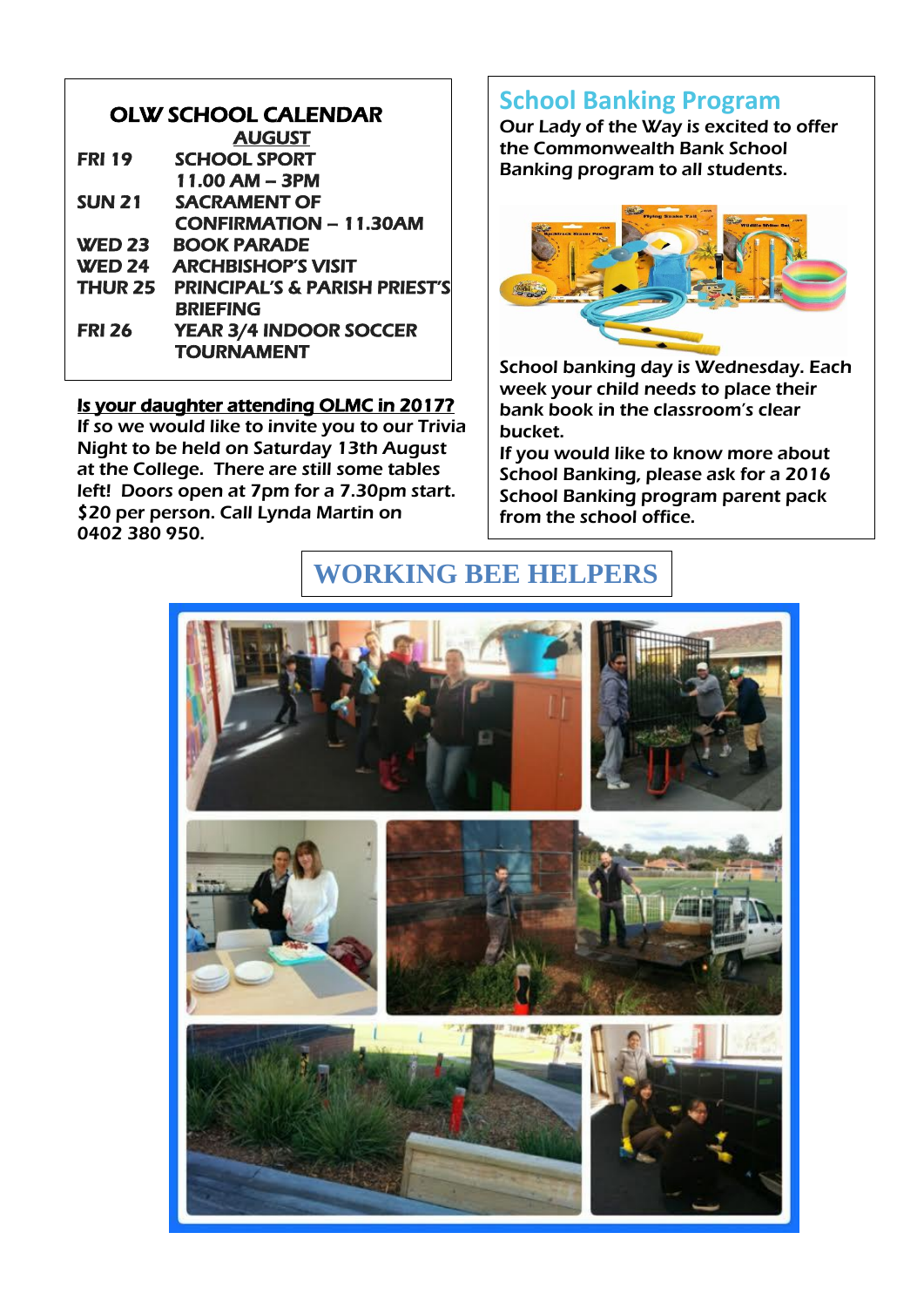# *Parish of Our Lady of the Way Kingsbury*

*Presbytery: 13 Green Ave, Kingsbury, 3083*

*Parish Priest: Fr Terry Bergin Tel: 9462 1221 School Tel: 9460 6684 Email: terrybergin1@bigpond.com*

**Parish Website:** OLW Kingsbury

| Mass Timetable                                                      |                              |  |  |  |
|---------------------------------------------------------------------|------------------------------|--|--|--|
| Saturday – Vigil Mass:                                              | $6.00$ PM                    |  |  |  |
| Sunday:                                                             | 8.00AM and 10.00AM           |  |  |  |
| Weekdays:                                                           | 10.00AM                      |  |  |  |
| Sacrament of Reconciliation:                                        | Saturday from 5.15 to 5.45PM |  |  |  |
| Rosary Monday to Saturday:                                          | 9.30AM                       |  |  |  |
| Divine Mercy Chaplet                                                | After Mass Daily             |  |  |  |
| <b>Exposition of the Blessed Sacrament:</b>                         | Friday from 9.00 to 9.30AM   |  |  |  |
| <b>Baptisms and Marriages by appointment: Please ring 9462 1221</b> |                              |  |  |  |

*Entrance Antiphon:* Turn your eyes, O God, our shield; and look on the face of your anointed one; one day within your courts is better than a thousand elsewhere.

*Communion Antiphon:* With the Lord there is mercy; in him is plentiful redemption.

#### *Readers for Sunday Mass*

| $14th$ Aug 6pm E Nguyen | 8am N Brown   | 10am J Hubber |
|-------------------------|---------------|---------------|
| $21st$ Aug 6pm J Conway | 8am K McGrath | 10am A Walsh  |

### *Extraordinary Ministers of Holy Communion*

| $14th$ Aug | 6pm K Zanini             | 10am N Buchan       |
|------------|--------------------------|---------------------|
|            | $21st$ Aug 6pm E Gleeson | 10am N George Swamy |

#### *OLW Church Cleaning Roster*

27<sup>th</sup> Aug Professional Cleaners 10th Sept J O'Mahony, Freddie & Laura, Christina Sant, Judy

## *OLW Sacristy Linen Laundering Roster*

14th Aug Elspeth Garbellotto  $21<sup>st</sup>$  Aug Lan

| $10^{th}$ Aug | <b>Church Account</b>     | \$1090.50 |
|---------------|---------------------------|-----------|
|               | <b>Presbytery Account</b> | \$684.00  |

14th Aug Today we remember Benjamin Sciartilli at our 10am mass.

## *Pat Hearity:*

Pat Hearity has an educational and theological background, is a qualified Spiritual Director, a giver of Ignatian Spiritual Exercises, a member of Campion Outreach team, and is a Supervisor having been formed in both the Arrupe Program at Campion Kew and Siloam at heart of Life Melbourne. She gives retreats, reflection days of prayer and leads prayer and meditation groups.

Pat's resume has been posted on the notice board in the foyer. She will be sharing with us at all masses this weekend.